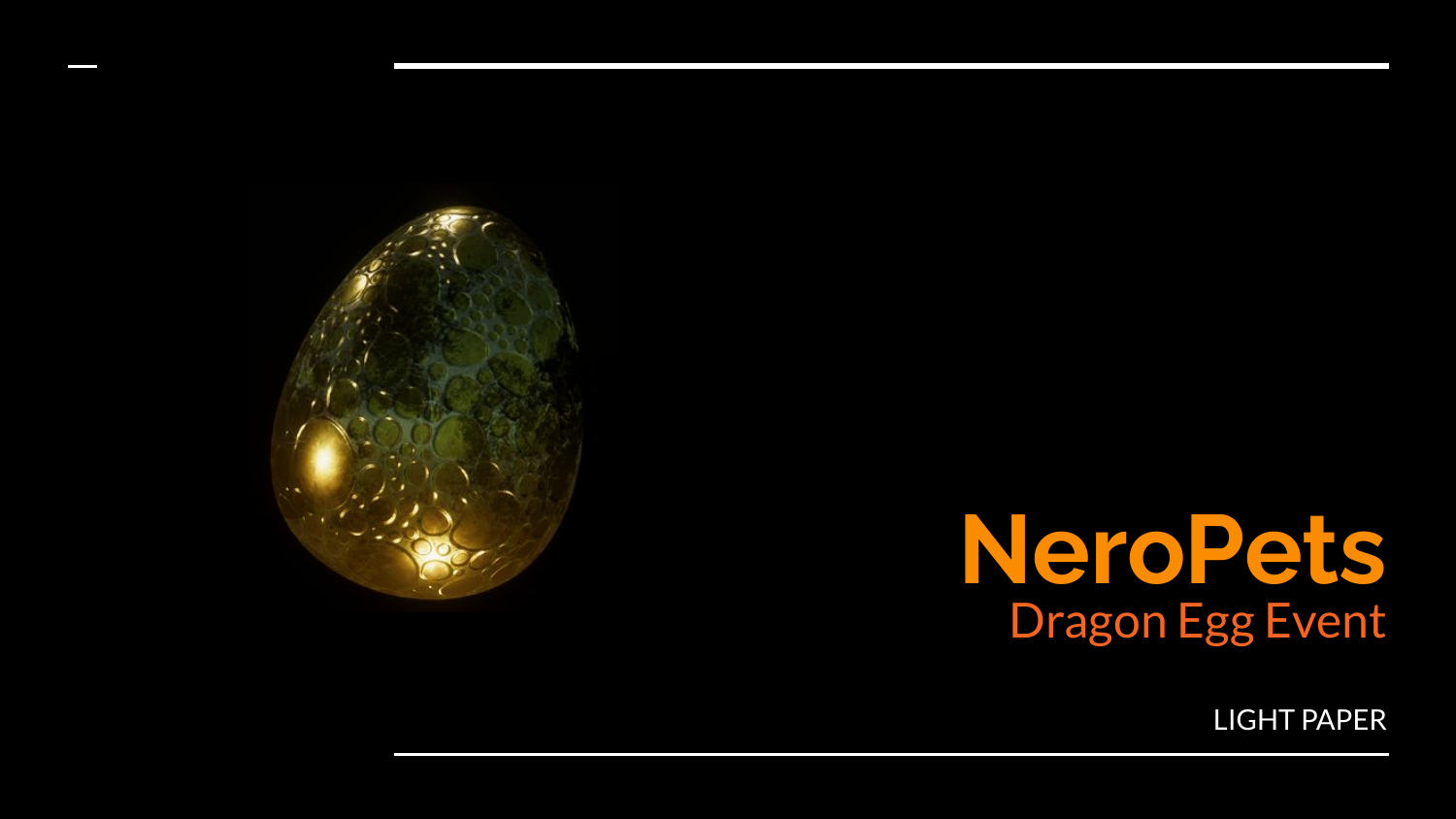

## **NeroPet Eggs TLDR Too long didn't read?**

- 1 NeroPet Dragon egg is obtained for every 2 NeroBot shells purchased on the NeroVerse Market.
- Owning an egg will give you 1 day early access to the Egg hatching event.
- Owning an egg will allow you to choose any Dragon body type.
- There will be no more than 1000 eggs released into the wild.
- An egg burning event will occur that allows 3 eggs to be burned to create a legendary egg.
- Legendary eggs will 100% hatch into a legendary dragons.
- All egg owners will get an exclusive NeroBot Dragon shell airdropped to their wallet.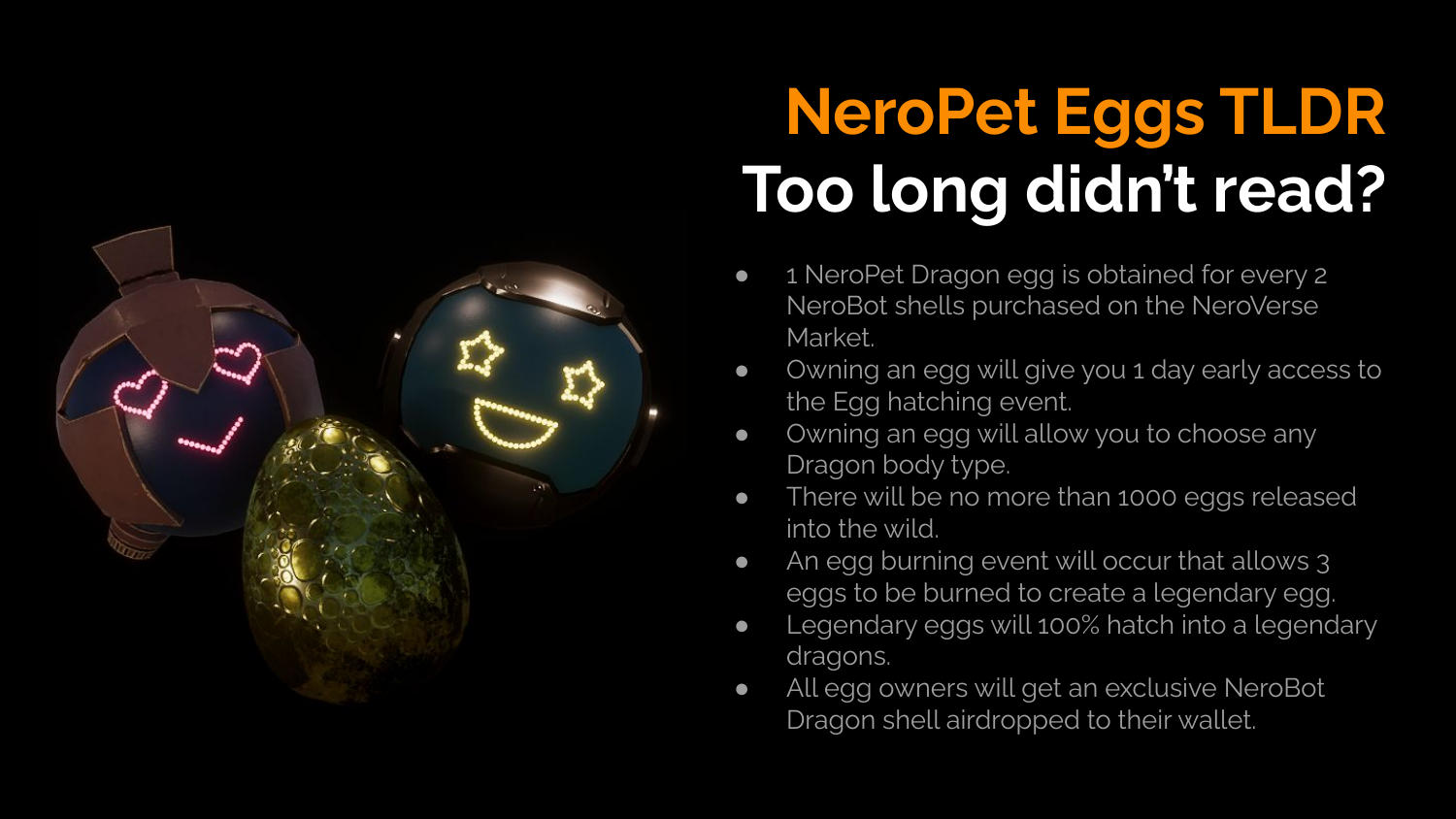## **How to obtain NeroBots = Eggs**

NeroBots are the keepers and protectors of Dragons in the NeroVerse. In order to claim a NeroPet Dragon Egg, you must purchase 2 NeroBot Founders' Edition shells on the NeroVerse Market.

The combination of the NeroBots will not matter, however, you will only be able to purchase a maximum of 4 NeroBot Founders' shells.

NeroBot Founders' Edition shell prices are below:

|                                  | <b>Price</b> | <b>OG Dragon holder price</b> |
|----------------------------------|--------------|-------------------------------|
| <b>NeroBot Founders' Edition</b> | \$60         | 10% Discount: \$54            |



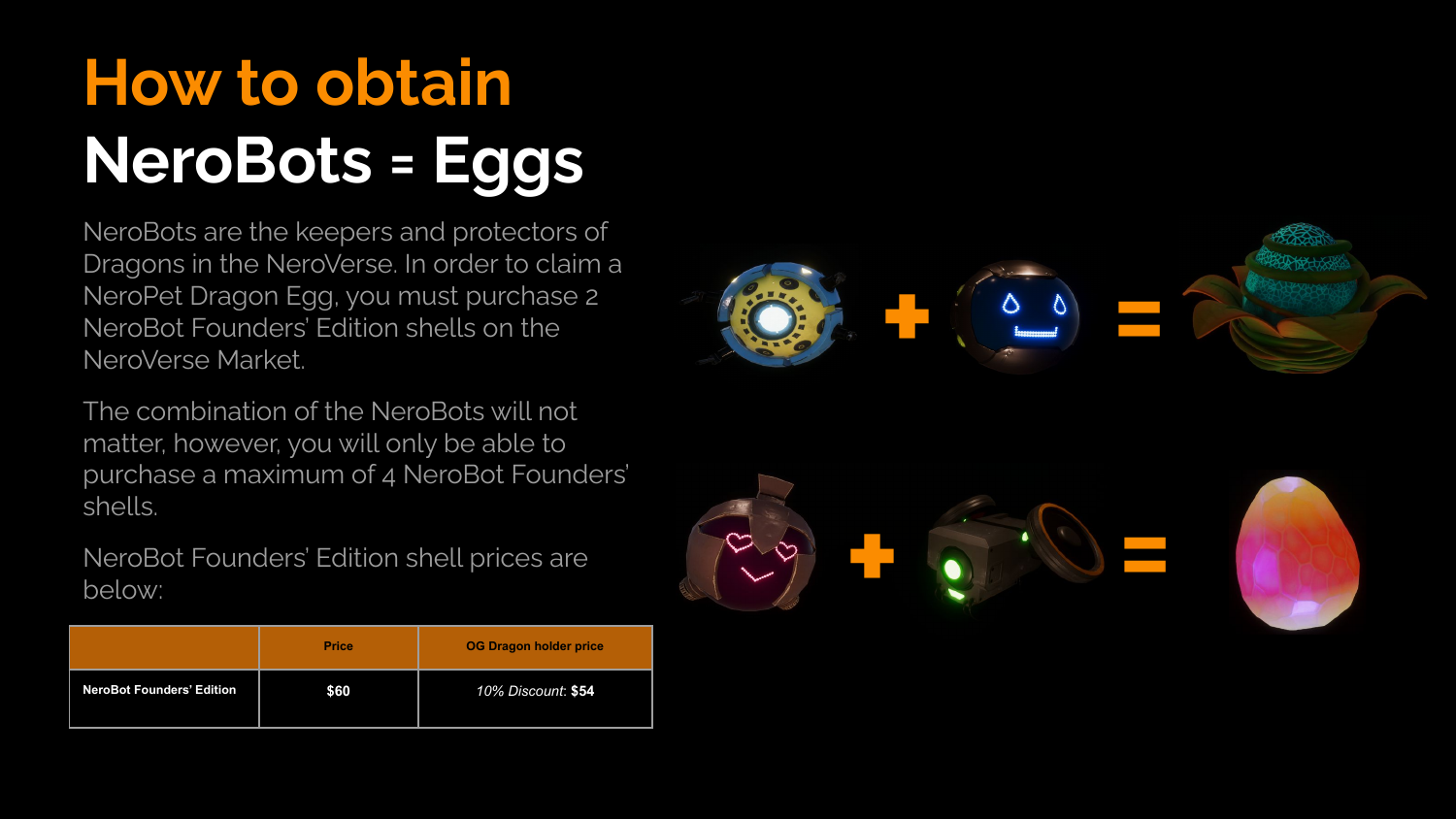

#### **Founders' Perks**

Owning a Founder NeroBot will provide the following benefits in the hatching event:

#### ➔ **Higher chance at determining your Dragon's element**

Using the NeroBot commands, you'll be able to increase your chances of hatching a Dragon of your desired element (**fire, ice, wind, water, earth, and lightning**).

#### ➔ **Higher chance of a CHARGED Dragon**

Using the NeroBot commands, you'll be able to increase your chances of hatching a CHARGED Dragon (more details on CHARGED Dragons soon).



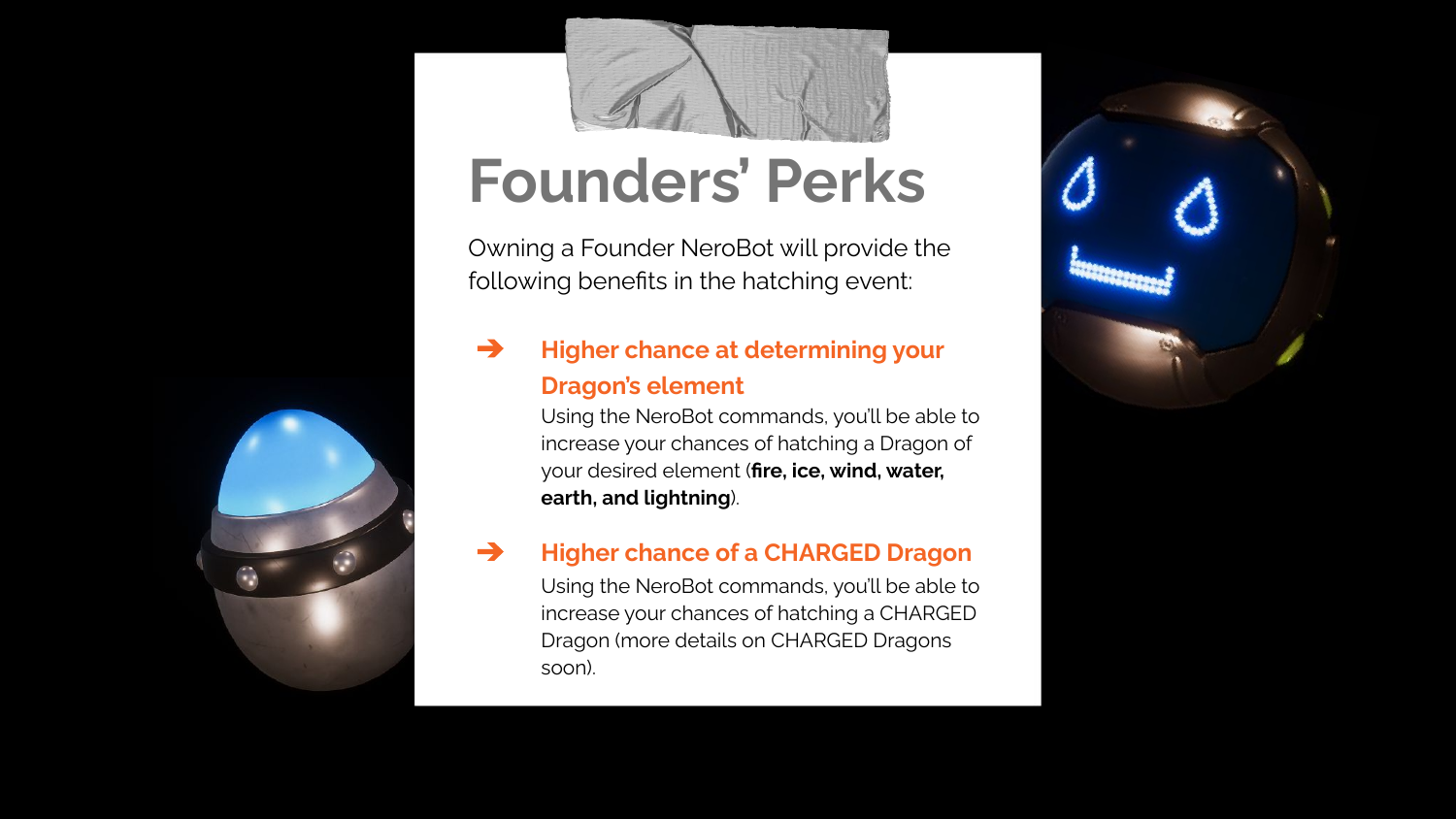### **Burning Event**

There will only ever be a maximum of 1000 Dragon eggs in the world. However to cull the population, a legendary burning event will occur.

The burning event will allow egg holders to take 3 eggs and burn them to create a single legendary egg.

This legendary egg will allow the holder all the benefits of a normal egg, however during hatching event, the Dragon that emerges will be a legendary Dragon!

The NeroVerse Market will allow egg holders to buy and sell their eggs, so if you are hunting for that 3rd egg, keep checking the NeroVerse Market!

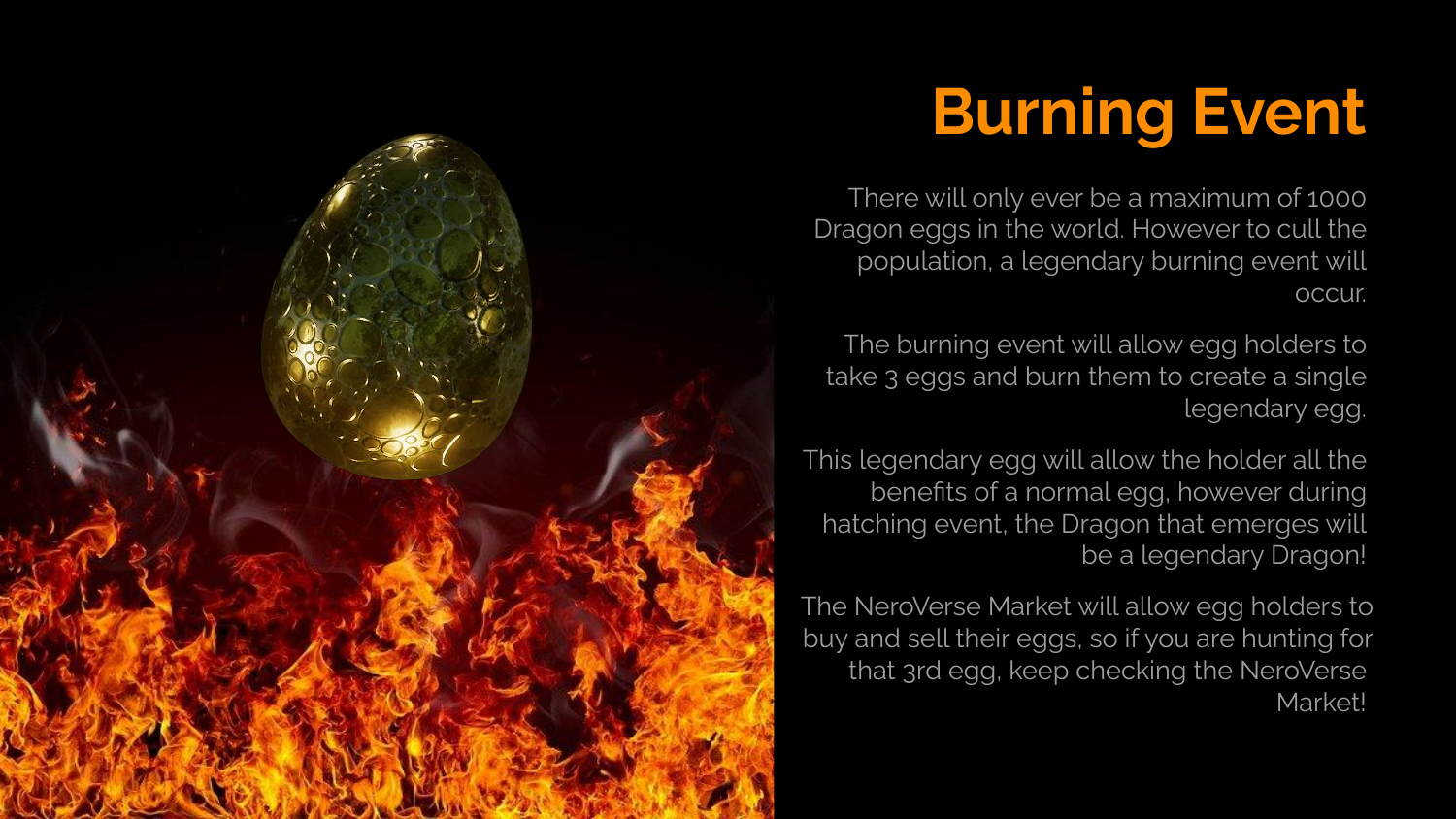Each dragon will be randomly created during hatching. Horns, wings,<br>body type, skin and eyes will all be random with over 1 trillion possible<br>combinations. body type, skin and eyes will all be random with over 1 trillion possible combinations.

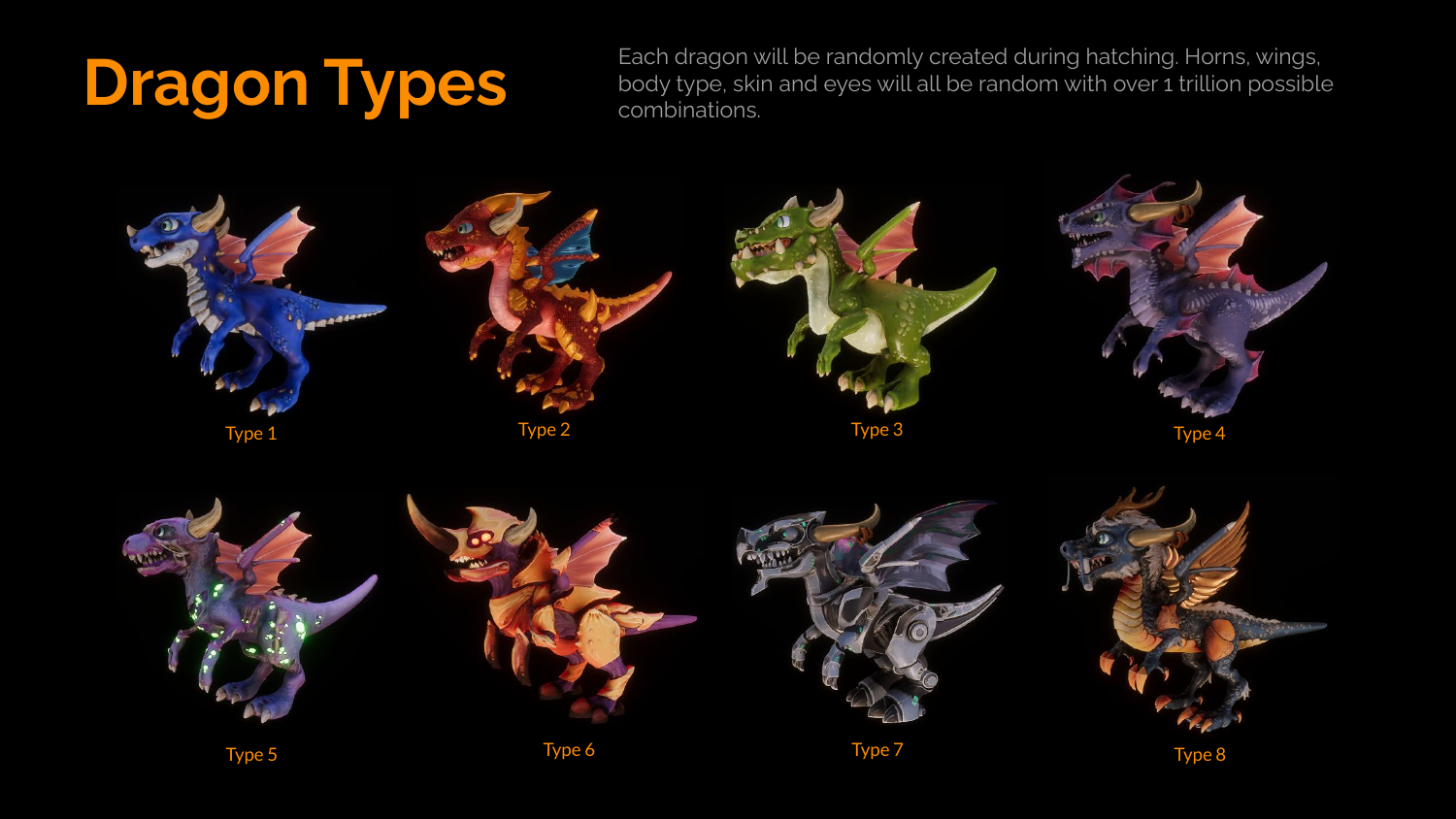



### **OG Dragon Perks**

Owning an OG Dragon will provide the following benefits in the hatching event:

#### ➔ **Discount on all NeroBot purchases**

10% discount on any Founders' edition **NeroBots** 

#### ➔ **Hatching event discount**

5% discount on dragon hatching only during the early access day. This means you must own an OG Dragon and a Dragon egg to use this discount.